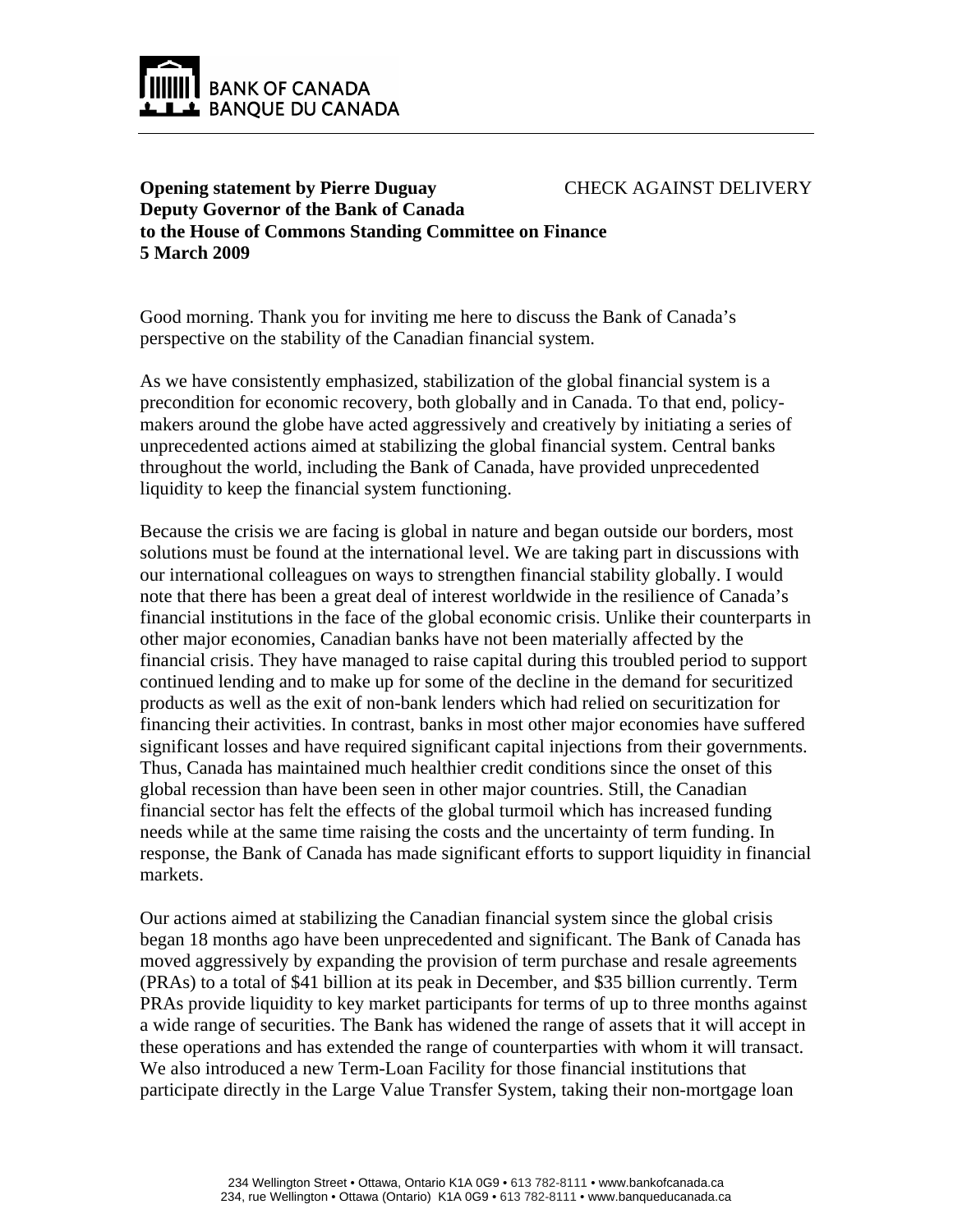portfolios as collateral. Last week, the Bank announced a new term PRA facility for private sector instruments that expands on the private sector term PRA facility that we set up last autumn for money market instruments. The facility is opened to a broader range of participants, against a broader range of eligible securities, and it is available for a longer term and at a lower minimum bid rate. The liquidity from this new facility should provide indirect support to credit growth in Canada by improving secondary-market liquidity and increasing demand for corporate securities.

I would like to point out that these facilities have been financed, not by expanding the supply of central bank money to the financial system, but rather through the sale of treasury bills, either from the Bank's own portfolio or from new issues whose proceeds are in turn held on deposit at the Bank of Canada. I would also note that, on a consolidated basis, the Government of Canada earns net income from these operations, represented by the spread between the yield on our own term PRAs and by the yield on treasury bills. Furthermore, there is little risk to the taxpayer in these operations, as we require participants to pledge a greater amount of collateral than the amount of money borrowed.

These liquidity operations have resulted in a significant reduction in spreads at the short end of the market. CDOR-OIS spreads have narrowed substantially since last fall, when conditions were extremely negative. Improvements are especially notable at shorter maturities (such as 1-month) and are largely attributable to the liquidity facilities that have been put in place. Spreads at 3 months which peaked at about 125 basis points in Canada, are now close to more normal levels; that is, about 25 basis points.

While the Bank of Canada's liquidity operations are focused on short-term financing, the Government of Canada has introduced measures aimed at supporting long-term financing for businesses and consumers. Let me highlight two. One is the Insured Mortgage Purchase Program, which allows financial institutions to fund new financing by selling pools of insured residential mortgages to CMHC; another is the Canadian Secured Credit Facility under which the Business Development Bank of Canada will buy term assetbacked securities backed by loans and leases on vehicles and equipment.

All of these measures are helping to meet a rising demand from business and individuals who have been finding it difficult in this environment to raise adequate funds. We have all heard reports about ongoing tightening in both the availability and the pricing of credit. Nonetheless, our latest figures show continued strong growth in total household credit – 9.6 per cent in January compared with the same period one year earlier – and limited deceleration in growth of total business credit. The latter stood at 4.2 per cent in January compared with the same period one year earlier as accelerating growth in bank lending has helped to offset a contraction in market financing. We will continue to closely monitor credit growth and credit conditions in Canada.

In conclusion, as we are all very well aware, the Canadian economy is feeling the effects of the global turmoil and recession. Authorities have put a lot of fiscal and monetary stimulus in place – in Canada and globally – to support the recovery. However, as I noted at the outset, stabilization of the global financial system remains a precondition for the